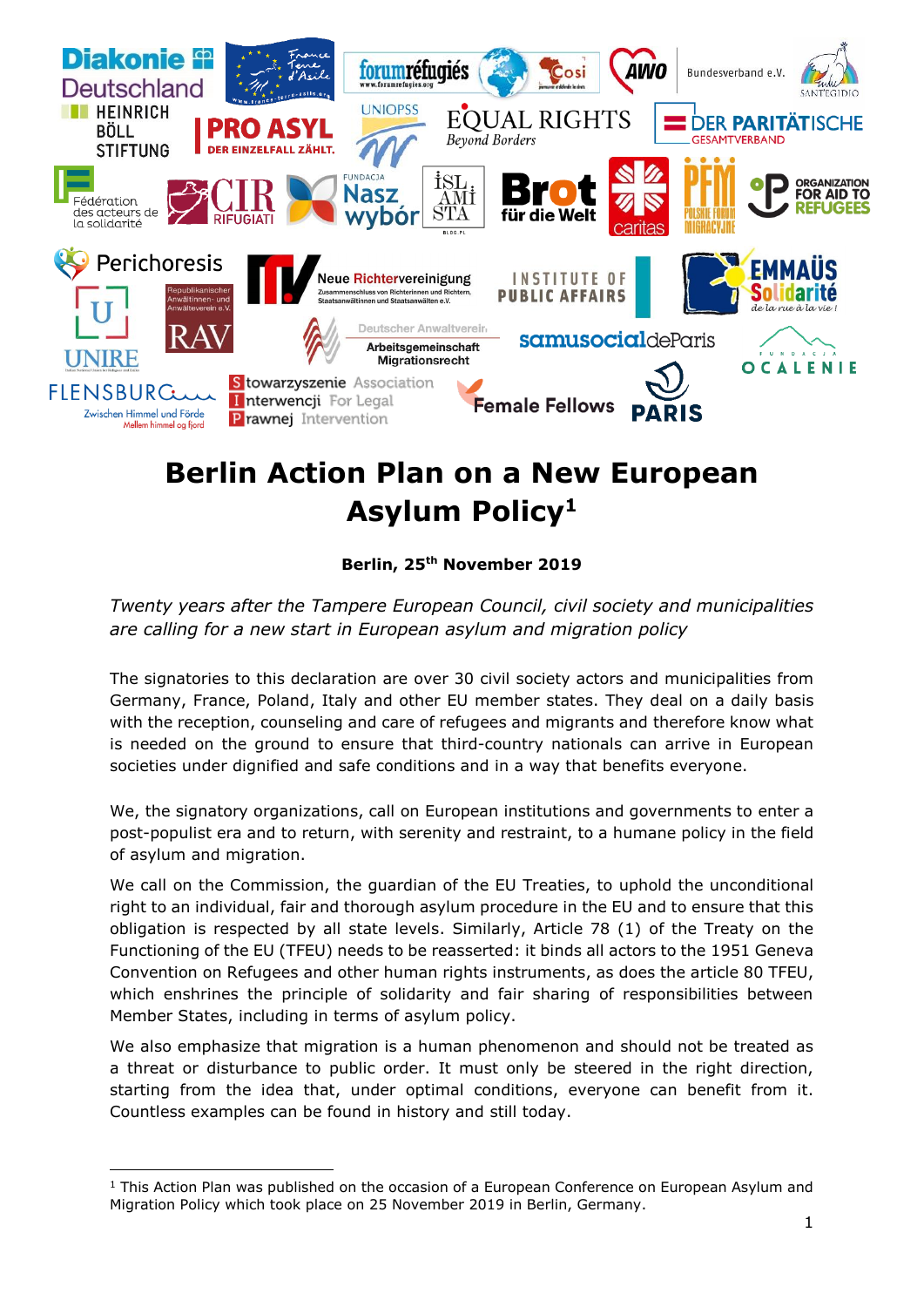People might flee for their lives and labor migration creates new educational and life opportunities. Who knows this better than us, Europeans? Especially in the last few centuries, many Europeans have sought protection and the prospect of a better standard of living in other continents.

Five issues were identified by the signatories as priorities for a new European asylum and migration policy, which should be taken into account to meet the current migration challenges in Europe, while respecting human rights standards.

## *Priorities for change*

#### **1. Compliance with EU Asylum Law**

As long as the Acquis Communautaire is not (or no longer) fully supported by all Member States, emphasis should be placed on the implementation of all existing regulations and directives, as advocated by the European Council on Refugees and Exiles (ECRE)<sup>2</sup>. A Common European Asylum System (CEAS) reform should not be started until the consensus on the common core of human rights values, namely the protection of refugees and minorities and the rule of law, is fully restored.

Also, we call on the EU Commission to do everything in its power to put an end to violations of human rights by EU Member States such as violent and illegal push-backs at Europe's external borders, especially on the Balkan route in Croatia and elsewhere; inacceptable situation in the Greek islands' hotspots; food deprivation and inhumane treatments in Hungary's border zones.

## **2. Fresh start for the sharing of responsibilities**

The EU must think differently to encourage further solidarity between Member States. The European Commission should withdraw the proposed Dublin IV Regulation and propose a new reform, to achieve an efficient, effective and rights-based distribution system for refugees once they arrived on EU territory. In this respect, the proposal for a legislative resolution adopted by the European Parliament's LIBE Committee in November 2017, which enshrines a permanent relocation mechanism through a simplified family reunification procedure and the consideration of significant links with a particular Member State – such as the extended family, cultural or social links and language skills – by replacing the country of first entry criterion, is an interesting approach. Moreover, it is crucial to involve the asylum seeker in the determination of the country responsible for his or her claim and to consider his or her wishes: gaining asylum seekers' trust in the system is a more efficient tool to limit secondary movements than sanctions. To that aim, information of asylum seekers' about their rights and obligations is key.

Considering the current devastating situation for asylum seekers at EU's external borders, the European Commission should oppose any mandatory border procedure that would go against the standards of EU asylum law. Also, the Commission should not introduce a mandatory safe third country concept, which would send a wrong signal to countries hosting a large number of refugees. The implementation of such measures would also severely threaten the right to international protection.

**<sup>.</sup>** <sup>2</sup> ECRE, *[Making the CEAS work, starting today,](https://www.ecre.org/ecre-policy-note-making-the-ceas-work-starting-today/)* Policy note #22, 2019.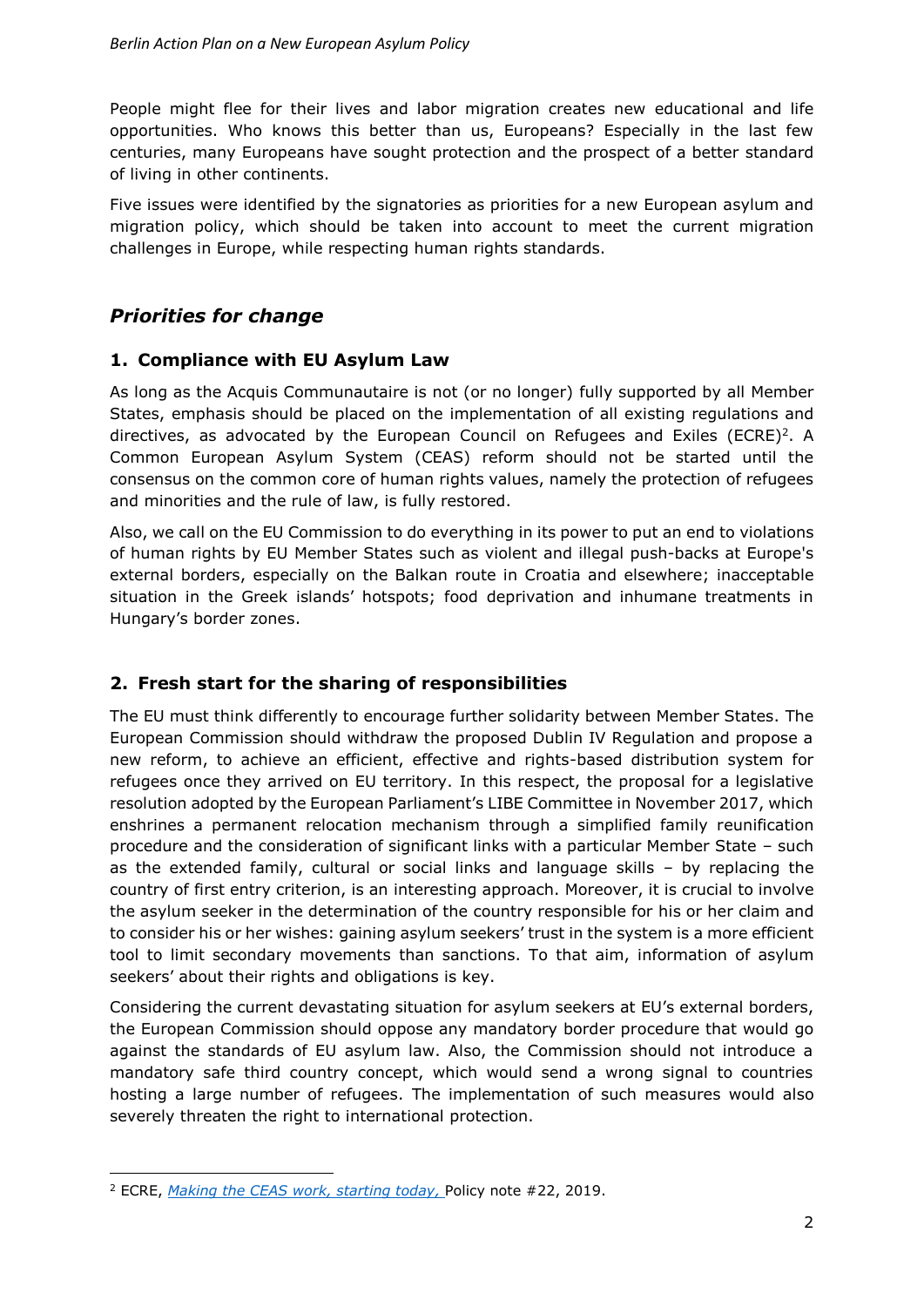Besides, new political impetus is necessary in order to help EU Member states facing a high number of arrivals to improve reception conditions.

#### **3. EU-wide status for refugees**

A uniform asylum status valid throughout the Union must finally be introduced for people granted protection as provided in Article 78 II of the Treaty on the Functioning of the European Union.

This status should be based on the mutual recognition of positive asylum decisions and allow refugees and beneficiaries of subsidiary protection to move to another EU Member State within a reasonable time limit under certain conditions. Other people with a humanitarian residence permit must also be able to access faster the labour market of other European countries, according to their national legislation and their needs. This will prevent irregular secondary migration, during and after the asylum procedure, and avoid coercive measures.

#### **4. Rescue at sea and temporary EU relocation programme**

As long as there is no agreement among all Member States on a fair shared responsibility mechanism for the reception of asylum seekers within the EU, there is an urgent need for a temporary relocation program for asylum seekers arriving in EU border States.

The so-called Malta Mechanism according to which disembarked refugees are temporarily distributed in other EU countries according to a specific distribution key is a good step ahead. However, it must be clarified, ensuring that the procedures for its implementation ensure compliance with procedural guarantees in the field of asylum and removal, and dignified reception conditions in accordance with European law. Cities and civil society that are willing to welcome these refugees and to accompany them in their asylum procedure should be enabled to do so. Until no common mechanism is agreed, a more sustainable and rights-based agreement between voluntary states should be formalized, with the support of the European Commission and the European Asylum Support Office.

This should also be coupled with the decriminalization of civil society rescue organizations and the resumption of a European sea rescue programme, or at least of a few Member States. Saving human lives is not a crime.

## **5. Better accessible EU funding for civil society organizations and municipalities**

In various EU countries, regulations implemented by national authorities limit access to funding or make the implementation of funded programmes difficult because of bureaucratic measures and long processing times. These measures impact in particular smaller civil society organizations, especially organizations run by migrants or refugees. Control mechanisms should already be included in the EU regulations in order to avoid national regulations that prevent EU funds from being spent on refugee protection. Moreover, minimum percentages for the allocation of AMIF funds to civil society organizations should be set at European level.

To promote better involvement of civil society and local authorities in AMIF national programmes, further incentives may be needed, such as lower rates of own resources for civil society actors. It is also important to ensure complementarity between the different EU funds contributing to integration as the ESF+ and the AMIF. In addition, municipalities